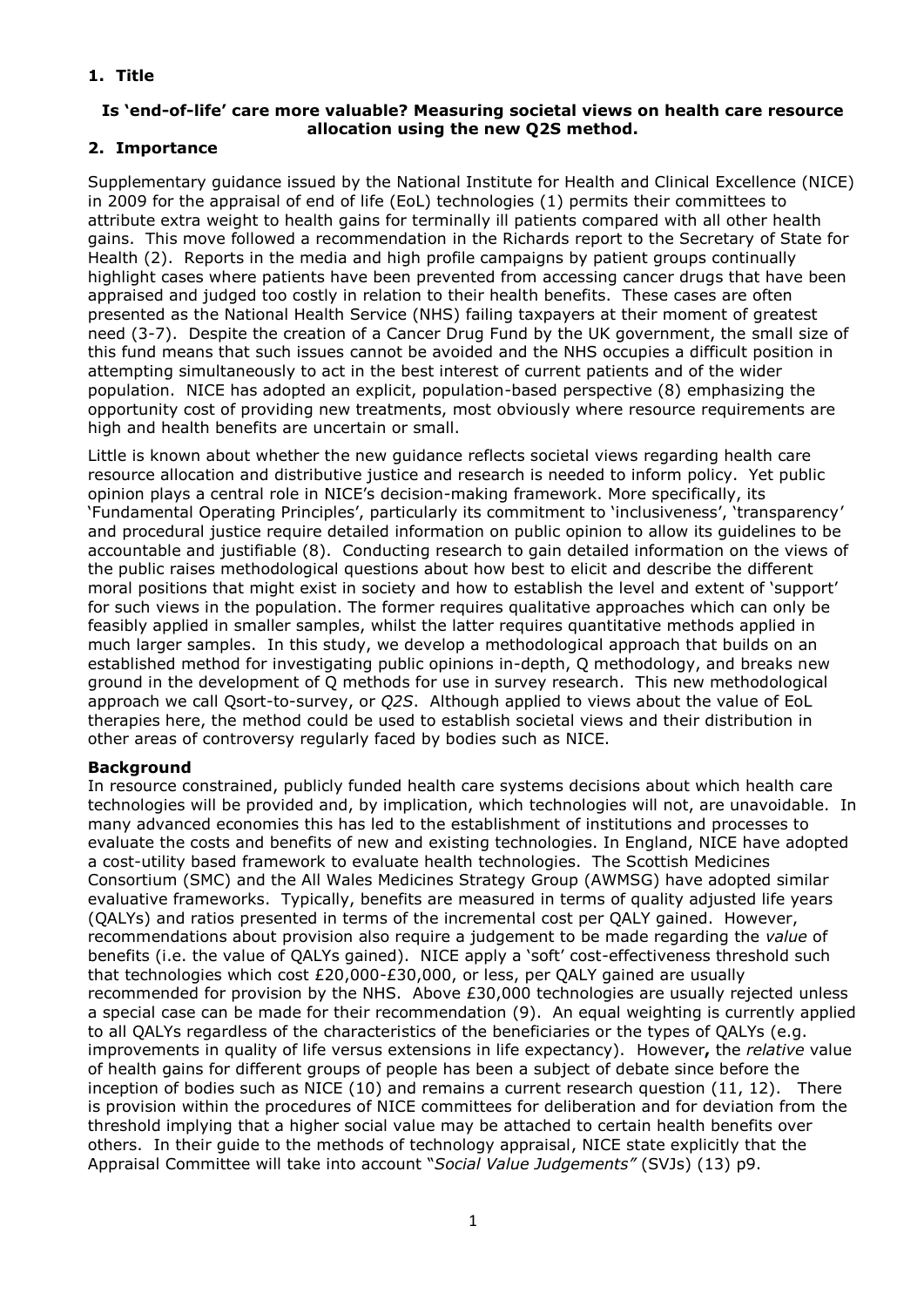The SVJs NICE committees refer to are provided in a set of principles, issued by the NICE Board, that articulate the values and processes that must be adhered to for NICE to consider its guidance legitimate (8). The SVJ principles were developed by drawing on a range of sources including legislation, the opinions of NICE advisory bodies and the reports of meetings of the Citizens Council NICE set up in 2002 to ensure that public opinion was represented within its guidance. As such the SVJs are grounded in the views of the general public and NICE should be commended for investing in the Citizens" Council, although some commentators have criticised NICE"s reliance on this relatively small group of individuals as a representation of societal views (14). Notwithstanding, the concept of procedural justice at the heart of NICE"s commitment to SVJs provides the Institute with a practical way of making decisions when faced with conflicting interests and plural societal views. Importantly, for NICE to deliver on its commitment to inclusivity and transparency, stakeholders with an interest in decisions, such as the general public, must be able to see how their perspectives are taken into account. That is, if guidance on issues like the distribution of resources at the EoL is to be morally and procedurally justifiable to the public it must be clear to them how their views were assessed relative to other perspectives. To enable this process it is imperative to draw on a reliable account of public opinion. This project aims to provide a novel and sophisticated method for accessing the detailed, accurate information on societal views required to ensure policy is fair and transparent.

#### **Supplementary guidance as a specific exception for NICE**

The new EoL guidance represents a specific departure for NICE whose committees are now permitted to recommend therapies which have cost per QALY ratios above their standard threshold, subject to specific conditions including: that patients have less than 2 years to live, that the drug is licensed for a relatively small patient group, and that treatments would result in a gain of at least 3 months of increased life expectancy (1). The introduction of such an exception implies that health gains of this type are considered to be of greater social value than other types of health gain, and as such a *weight* is applied to the QALY benefits. The SMC has taken similar steps and include a number of 'decision modifiers' in their Guidance to Manufacturers, which may be called into play when the cost per QALY is relatively high (15) and the AWMSG refers directly to NICE guidance on end of life (16). How high the cost per QALY threshold can be pushed is not stated in the NICE guidance but in an update report in July 2009, reviewing the first four months of implementation, Longson and Littlejohns calculate implicit QALY weights based on the decisions that had invoked the supplementary guidance. They show that the committees had accepted an implicit QALY weight of 1.7. In other words, the health gains in this case were considered by the committee to be 70% more valuable than QALY gains in other cases. Longson and Littejohns requested that the Board support the case for further research:

"The supplementary advice highlights that "t*he Institute intends to ensure that the supplementary advice is robust for the long-term and that it achieves its intended purpose" (see paragraph 1.2)* therefore the Board is asked to agree that further research is required to test the assumptions of the EOL advice and to advise on the nature of that research." (17) p5.

If there is general consensus in society that life extensions for those at the end of their life is accorded special value then NICE's supplementary quidance will lead to more efficient use of scarce resources. If, on the other hand, this is not supported then the supplementary guidance will lead to a misallocation of resources. It is likely, however, that the subject is more complex than simply establishing whether there is extra value attached to months of life at the end of life. Interrelated ethical arguments are also likely to relate to patients" age and to the *premature* end of life (consistent with, for instance, the "fair innings" argument (18)). Based on the technologies that NICE have assessed with high ICERs and when they have invoked the new guidance, such decisions are also concentrated on cancer drugs. It is possible, if there is a social premium for end of life technologies, that this might relate to a dread of cancer. The Health and Safety Executive (HSE) apply a value of twice the Value of a Prevented Fatality (VPF) for cancer. This effectively double-weights the health benefits of programmes that reduce the risk of cancer death relative to those which reduce the risk of death by other causes. Whilst this would appear to reflect the existence of a societal 'cancer premium' there is little research evidence to support this policy. Since the nature of societal views is not known it is even possible, more radically, that the evaluation of end of life technologies entails an entirely different evaluative space (19, 20). In the same way that economic evaluation of palliative care presents challenges within existing evaluative frameworks it is possible that EoL technologies should be valued in quite different ways, requiring different techniques to measure outcomes. In short, research is needed to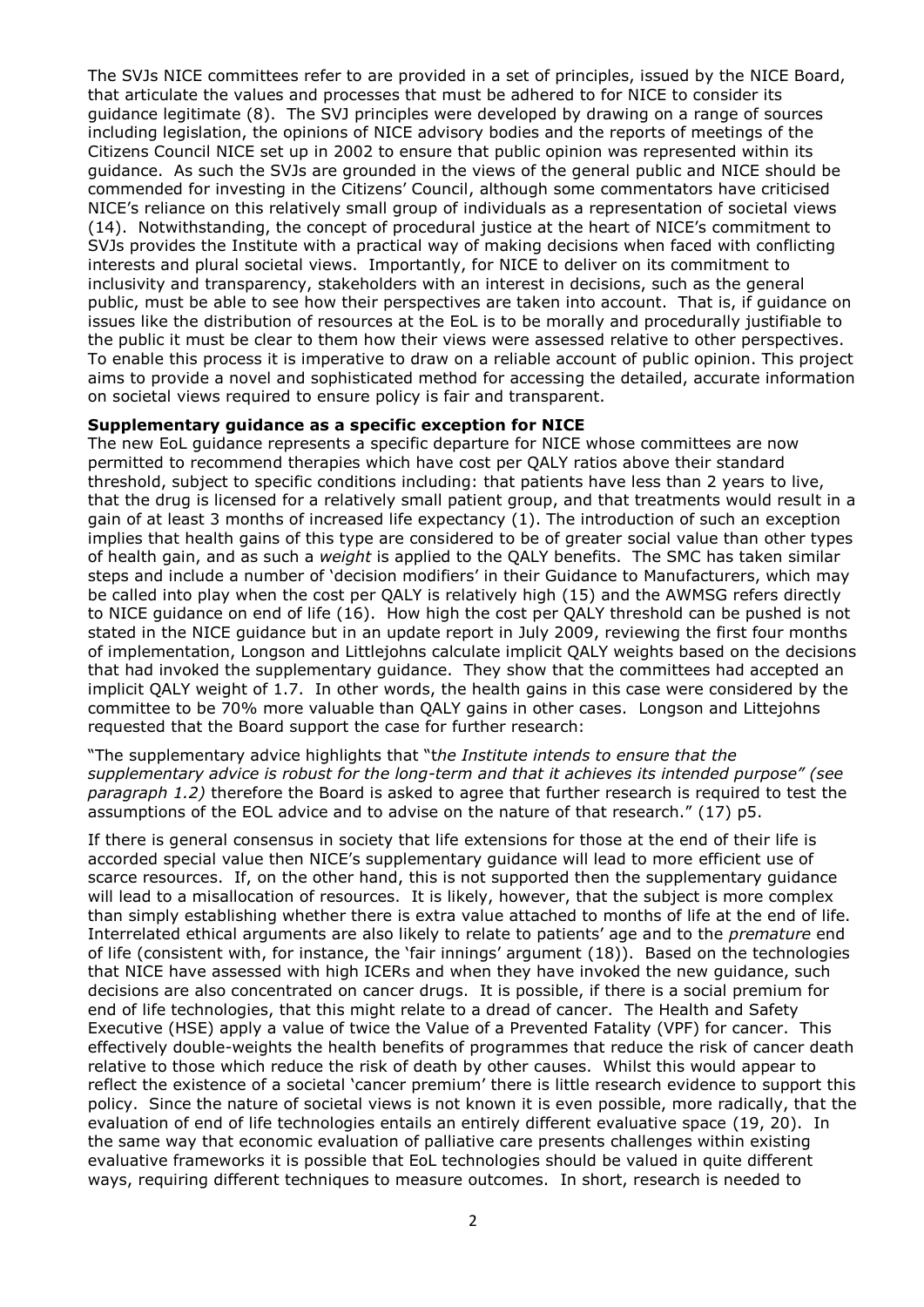further develop methods which can delineate and describe the views to which different members of society subscribe in order that health economic methods can be applied appropriately.

This research will use established Q methods to

- i. identify and describe societal perspectives on the (relative) value of end of life technologies by eliciting the views of both members of the public and experts in relevant fields; and *develop* methods to
- ii. investigate the distribution of those views, including their association with other characteristics in a nationally representative sample of the UK general public.

### **Methodological challenges**

Though often used together in research projects, the interpretive and analytic approaches used to address (even closely-linked) qualitative and quantitative questions, such as those set out in i) and ii) above, generally remain separate. It is the task of each multi-disciplinary research team to find means to combine qualitative and quantitative analyses or, at the least, to combine the results of separate analyses.

Further development of Q methodology will enable inter-connected qualitative-quantitative research questions such as those set out above to be addressed, within a single methodological framework. Well-established Q methods can be applied to (i) whereas methodological development is required for (ii). Because methods to extend Q studies for use in population surveys have not been extensively used by researchers (in part, perhaps, due to the paucity of texts offering methodological guidance) there is a need to establish appropriate methods for Q survey design and analysis. This research project will establish a methodological standard for the use of Q in the design and analysis of survey questions (Q2S).

Q methodology is not new; it was first devised by Stephenson 75 years ago (21) whose seminal work was published in 1953 (22). It has been applied in a range of research fields, notably psychology and political science and, more recently, in health (23-26). The use of Q in large survey samples, however, is rare, despite the fact that Stephenson devoted a chapter of his 1953 book to the subject and "Q block" methods for questionnaire research were described in a conference paper in 1963 (27). Consequently methodological work is needed which establishes methods for the design and analysis of Q-surveys. There are a number of approaches that have been applied (opportunistically) by the applicants but purposefully-designed, methodological research is needed in order to test different approaches. This project will involve a detailed investigation of a range of approaches, applying Q methodological and statistical skills within the team to identify the most appropriate methods, establishing practices for future studies of societal views.

Building on previous exploratory work and utilising pilot datasets which we have generated in the past, we will experiment with different analytic approaches. By piloting our analytic methods we will identify issues of survey design associated with different statistical approaches before selecting the most effective methods. These will then be operationalised in this study which (unlike previous smaller, exploratory studies by the applicants) is designed for specific methodological purposes. Once established, such methods could be generalised to any study concerned with the nature and distribution of societal views.

## **3. Scientific potential**

### **3.1.People and track record**

RB, JvE and HM are at the forefront of methodological work in the Q2S area (28, 29) and have a record of successful research collaborations (e.g., the European value of a QALY (EuroVaQ) study project (30, 31)). They are joint authors of a publication forthcoming in the Q methodology journal *Operant Subjectivity* (28) (available on request) in which they present an account of their experiences with Q2S methods and highlight outstanding methodological issues. This research team is the only one, internationally, with expertise in health economics *and* Q methodology and this combination sets them apart as methodologically innovative within both academic communities. RB has experience of managing large and complex research studies (11, 30). She has expertise in qualitative methods and preference elicitation techniques. JvE has expertise in quantitative methods, economic evaluation, Q methodology, led the Q methods workpackage of the EuroVaQ study (with RB, CD and HM), and is senior researcher in a 4-year project on broader social benefits of health care interventions in the Netherlands (32, 33). HM is an experienced Q researcher who has recently completed an ESRC funded post-doctoral research fellowship. Her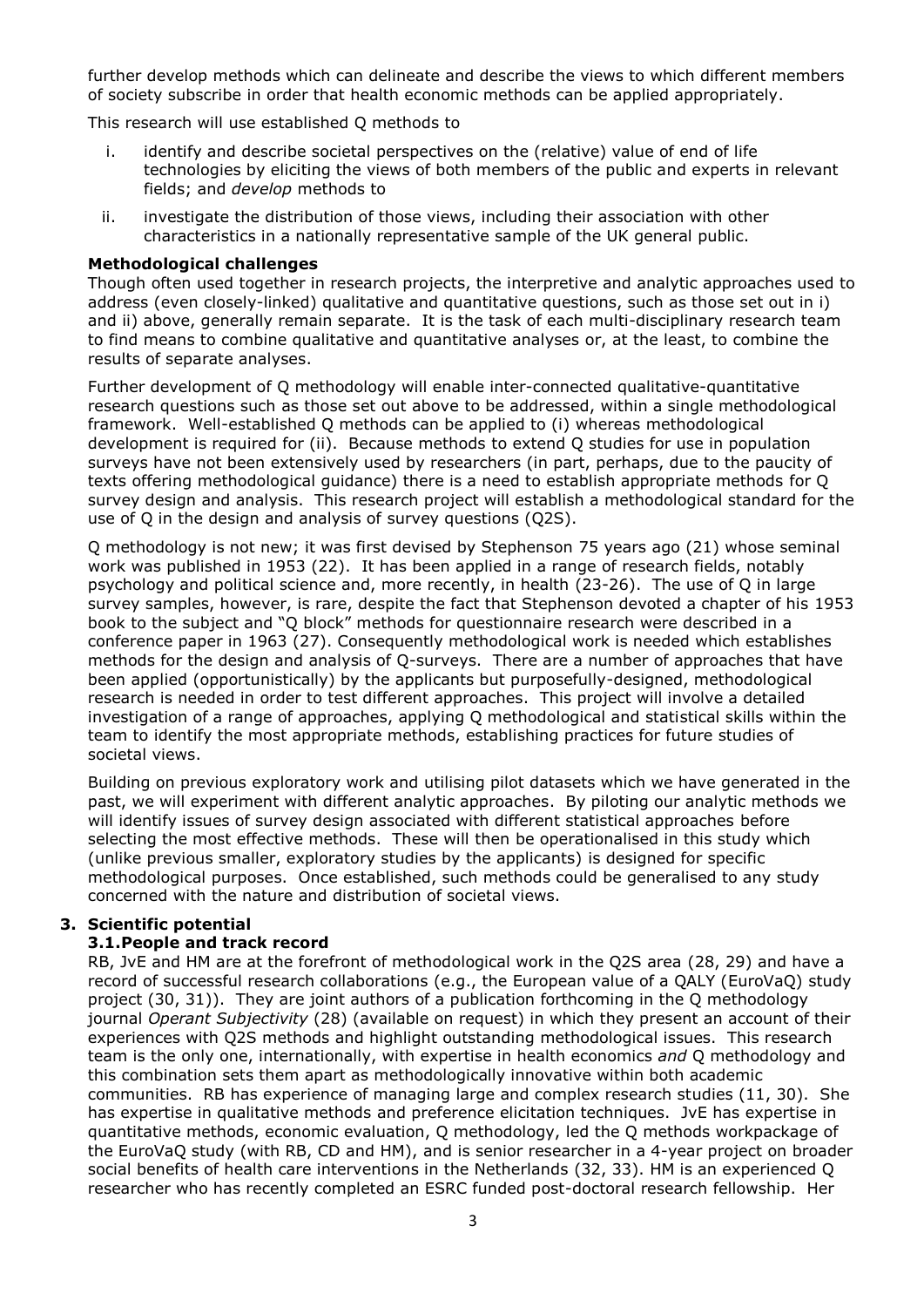areas of expertise include methods in the valuation of statistical life and QALYs (34). CD is a senior health economist with an established international reputation. He was principal investigator of both the UK based Social Value of a QALY (SVQ) study and the EuroVaQ study, both of which incorporated Q methods into the study of public preferences and distributional justice (11). LW is a Research Fellow in Health Ethics and a Wellcome Research Fellowship *"Health ethics in the age of autonomy: Public engagements with the social challenges of health policy".* LW will provide an important ethical perspective to the design and interpretation of the research. JG is a senior statistician with extensive experience of statistical methods in health research. LW and JG will offer advice and guidance throughout, taking a more practical role where relevant. CH is a Consultant Nurse in Cancer Services and will offer insights into the clinical and "real world" impact and applicability of the research design and findings. She will help to identify relevant stakeholders, expert groups and patient representatives to take part in the research and dissemination events. An advisory group includes experts from relevant fields.

### **Environment**

Applicants (with the exception of HM, CH and JvE), are based in the newly established (May 2010) Yunus Centre for Social Business and Health, and the recently established (February 2009) Research Institutes in Applied Health and Social Justice Research at Glasgow Caledonian University ([http://www.gcu.ac.uk/research/researchatglasgowcaledonianuniversity/researchinstitutes/\)](http://www.gcu.ac.uk/research/researchatglasgowcaledonianuniversity/researchinstitutes/). The quality and relevance of research in the health field is demonstrated by achieving an outstanding performance in the 2008 Research Assessment Exercise, placing GCU first for rehabilitation science and in the top ten Universities for its" submission for Allied Health Professions. These two University-wide Institutes facilitate cross-disciplinary approaches to research by drawing together individuals and teams producing internationally excellent research, methodological rigour and innovative thinking to collaborate within focused thematic areas in health and social justice fields. We have a strong commitment to generating research of the highest international standard and reflecting GCU"s strong social mission, we focus on addressing research questions of major policy and practice relevance to Scotland, the UK and beyond.

The Yunus Centre and Institutes are located together in new premises sharing newly created space, facilities, equipment and support staff. The University has recently invested in a number of new academic posts, predominantly at Professorial and Reader level, to ensure strong and effective research leadership across Institutes. Much of our funding is from highly competitive sources including UK research councils, the Wellcome Trust, Chief Scientist Office (Scotland), National Institute for Health Research, Canadian Institute for Health Research, the European Commission and leading charities (e.g. Arthritis Research Campaign).

GCU is a member of the Scottish Academic Health Sciences Collaboration (Glasgow node) the benefits of which include increased access to high quality imaging facilities, tissue banking, clinical research support and IT capacity, the Scottish School of Primary Care and AqMen, an ESRC and Scottish funding Council funded quantitative research methods network the purpose of which is to build capacity in the social sciences. We also have long standing research links with the Glasgow Centre for Population Health and Community Health Sciences at Glasgow University (including the MRC Social and Public Health Sciences Unit and Departments of Public Health and Health Policy and General Practice and Primary Care).

# **3.2.Research Plans**

#### **Objectives**

- 1. To develop an approach, based on techniques associated with Q methodology and quantitative survey methods (Q2S), for establishing the nature and pattern of societal values with respect to controversial health care resource allocation decisions and distributional justice.
- 2. In applying this methodology to end-of-life technologies, to elicit and describe the views of the UK general population regarding the NHS provision of end of life technologies when competing for public funding with treatments for all other conditions.

#### **Methods**

The project is structured in two consecutive phases (see Figure 1). The first phase uses established methods to provide rich descriptions of public narratives about end-of-life technologies. In the second phase we develop methods to measure the extent and patterning of those views in a large survey population. We will apply Q2S methods in phase 2 that are novel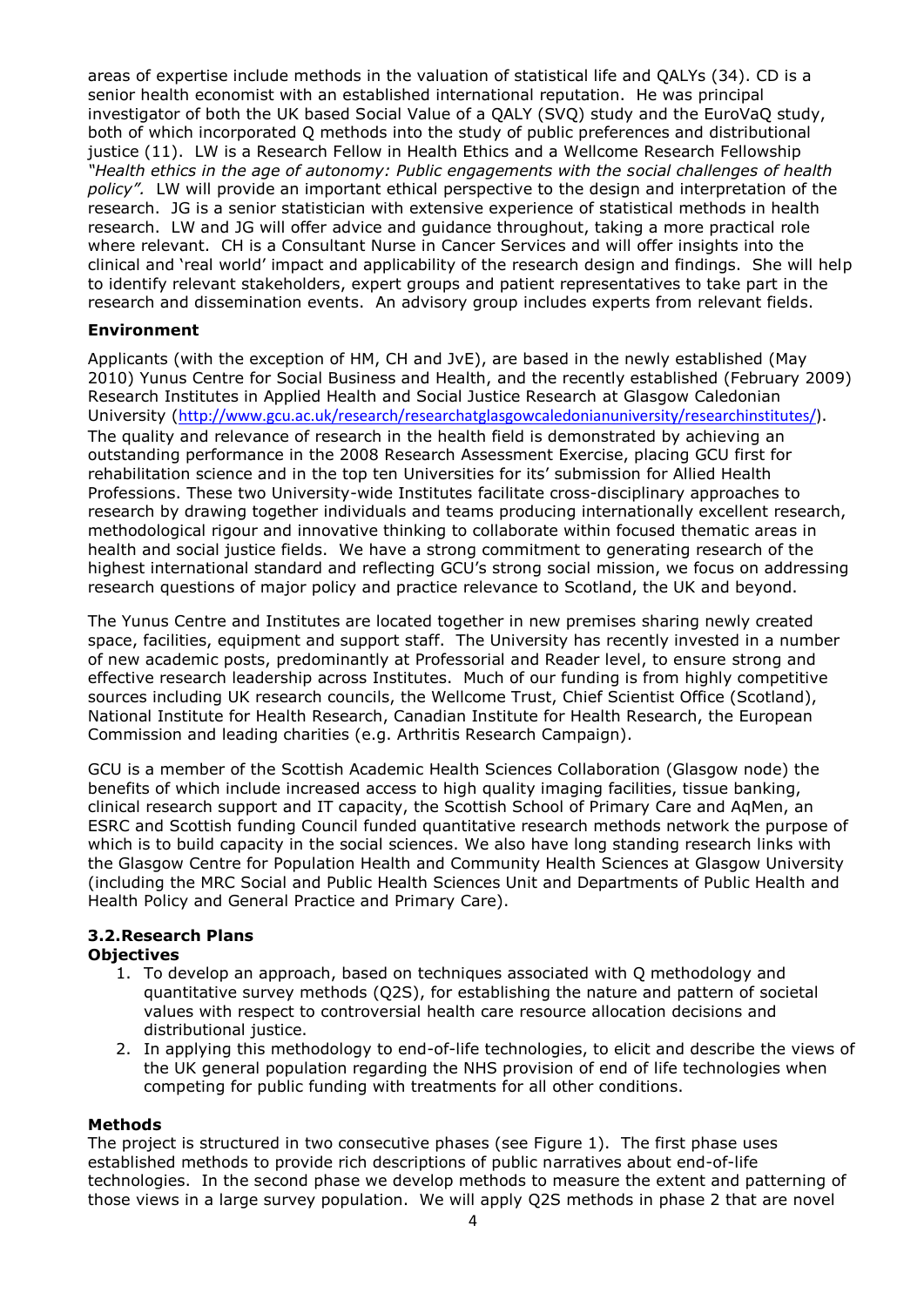and have been only rarely applied, outside of the work of the applicants. We will establish a methodological standard for the application of Q methods in survey research which can be applied in any study of public opinion where establishing the views in a population is important.





# **Phase 1 (Q sort study)**

Q methodology can be characterised by: the data collection method which involves the rank ordering of cards, printed with statements of opinion, onto a grid; and the analytic method which is an inverted form of factor analysis (by-person factor analysis). Phase 1 methods are outlined briefly here but are fairly typical of Q study methods which are detailed elsewhere (35-38).

Statements relating to the value of EoL technologies will be derived from academic, policy and media sources using systematic search methods. Search strategies will be devised and piloted for use in academic databases (e.g. Web of Science/ Medline) and separate search strategies for use in media databases (e.g. Factiva/ ProQuest). There will follow an exhaustive process, extracting relevant opinion statements from all sources and removing duplicates/opposites until a draft "Q set" of statements is compiled. (It is common for Q sets to be based on interviews. Given the sensitivity of this topic, and the accessibility of source documents, interviews with patients/families are not necessarily justifiable. CH and hospice contacts will offer insights into patients" perspectives and, if possible, a small number of patients/ families will be interviewed subject to relevant ethical approval). The draft Q set will then be presented to expert interviewees (e.g. clinicians, NHS policy makers, the NICE Citizens" Council (if possible), hospice and charity representatives, academic experts) and revised based on their suggestions and added statements. A small pilot study ( $n=15$ ) will be conducted before finalising the O set. Examples of Q statements that could be adapted for use in this study are presented below. (These are readers' online responses to newspaper articles and are intended for illustration only.)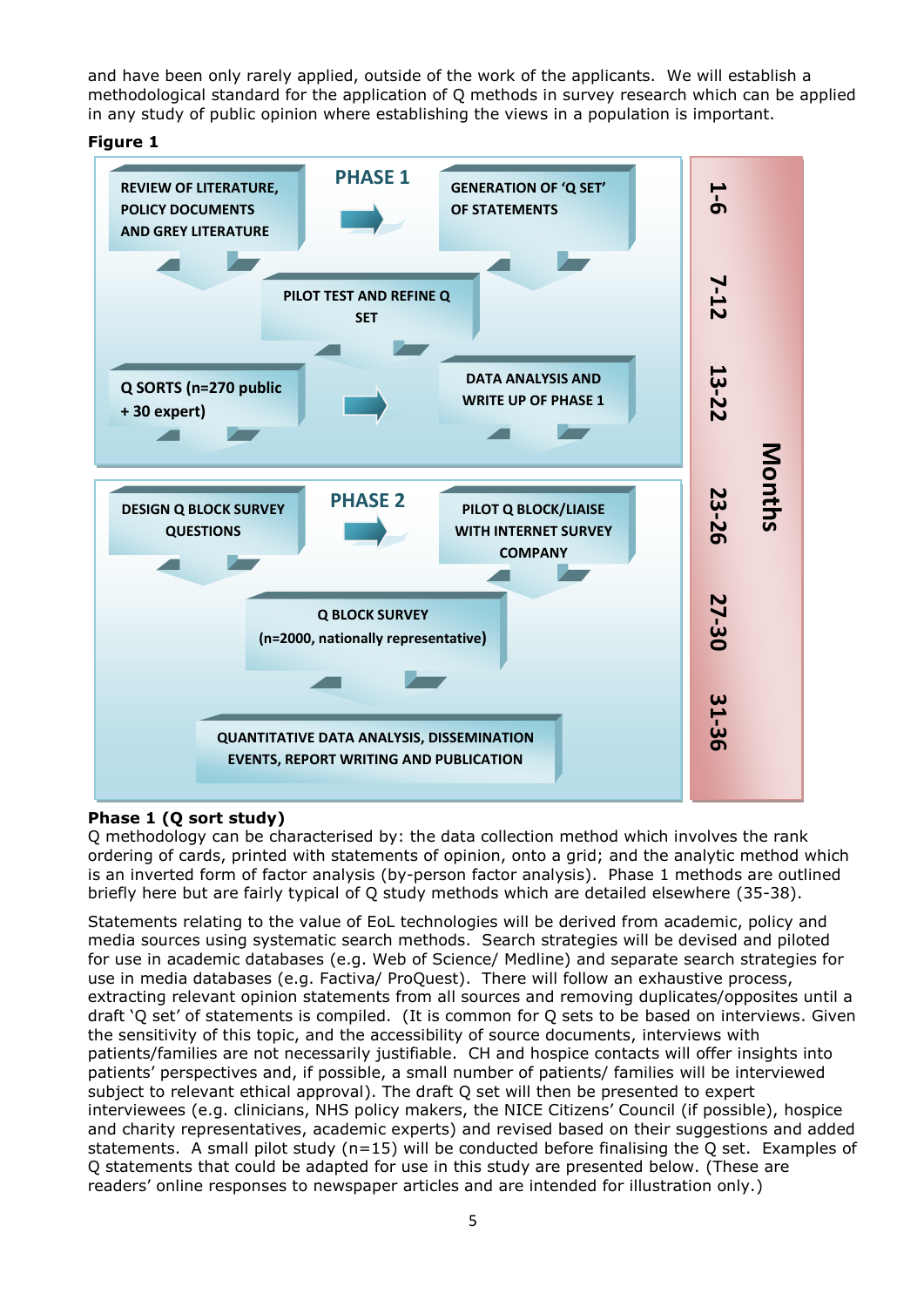*"Individuals dying of cancer deserve our heartfelt sympathy and often have harrowing stories to tell but ultimately someone has to decide how the limited NHS budget should be spent and where it can do the greatest good to the largest number of people."* 

*"People have paid NI contributions all of their working lives in the belief that it would insure them for such an eventuality*."

*"We are all going to die. It is just a matter of when. Surely if these drugs extend life by even a few weeks it is worth it, otherwise, why not end it all now?"* 

Respondents will be guided through a ranking procedure leading to the arrangement of all statements onto a sorting grid labelled "most agree" to "most disagree". Since there are often as many as 50 statements in a Q set, the sorting process is guided by the researcher and conducted in stages, beginning by placing the cards into three piles, "agree", "disagree" and "neutral". (see (31) for a working, online Q sort). Once the cards have been placed onto the grid the position of each card is recorded. Respondent samples in Q studies are relatively small since, as in qualitative methods, additional respondents offer little additional information once views have been specified and described by a carefully selected, purposive sample. Nonetheless, a relatively large sample of 300 is proposed here: approximately 250 of whom will be drawn from the general public and 50 from patient and professional groups. The size of the sample reflects the need to include people with different socio-demographic characteristics from different regions of the UK.

By-person factor analysis will identify shared accounts (factors) based on similar patterns in respondents" Q sorts. Each factor represents a different societal viewpoint and is interpreted based on a 'composite' Q sort calculated for each factor and respondents' open ended comments. Statistically significant issues of consensus and distinction between views will be identified. A pooled analysis (including both public and "expert" respondents) will be followed by a comparative analysis which will treat the datasets separately. The findings of Phase 1 will be written as an academic paper and submitted for publication at the end of year 2.

#### **Phase 2 (developing** *Q2S* **methods)**

The results of Phase 1 will be used to design questionnaire items which will be administered, in Phase 2, to an online survey of 2000 respondents. This sample will be nationally representative, bearing in mind that the sample is selected from the "online population". (NB We have considered the costs and merits of internet versus the ideal which is face-to-face data collection methods. All approaches generate different sampling biases. We have shown in a previous study (30) that lower income and older respondents can be recruited online using questionnaire panels and some of the sampling issues are offset by the capacity to generate much larger online samples at much lower cost. However, the method we propose is not dependent on internet administration and Phase 2 could be conducted face-to-face, but this would have resource implications.)

There are a number of approaches to the design of Q2S items (27, 28, 39) but all approaches aim to link questionnaire respondents to the viewpoints originating from the Q study (in Phase 1). Three main approaches to Q2S have been devised (28): i) a subset of salient, distinguishing statements (identified in Phase 1) is presented individually, with Likert scales to indicate agreement, on the basis of which a standardized factor index score is calculated; ii) a subset of salient, distinguishing statements is presented in blocks, with each block containing one statement distinguishing each of the viewpoints, and respondents are instructed to rank order each block, on the basis of which an overall rank-order is computed and iii) short paragraphs describing the point of view described by each factor and ranking or rating procedures, or a combination of both, to establish respondents" adherence to each viewpoint.

There has been no systematic, methodological research relating to the appropriate treatment of Q2S data, but there is great potential in quantitative analysis of this type. Q factor analysis generates valuable, quantitative information about the importance of each statement within each point of view (in the form of normalised z-scores), and about the strength of respondents" association with different points of view (correlations known as *factor loadings*). Such information could be used in quantitative analyses. In our own work we have applied different scoring systems to survey data to assign *factor membership* to respondents and have a range of different datasets which will be used as pilot data for experimental, methodological work in this study. We will pilot different analytic approaches including discrete choice, random utility models and latent class analysis to existing data and inform the design and analysis of the data which will be collected for both methodological and empirical purposes in this study. Phase 2 will culminate in two publications in social science/ medical journals: i) setting out the methodological issues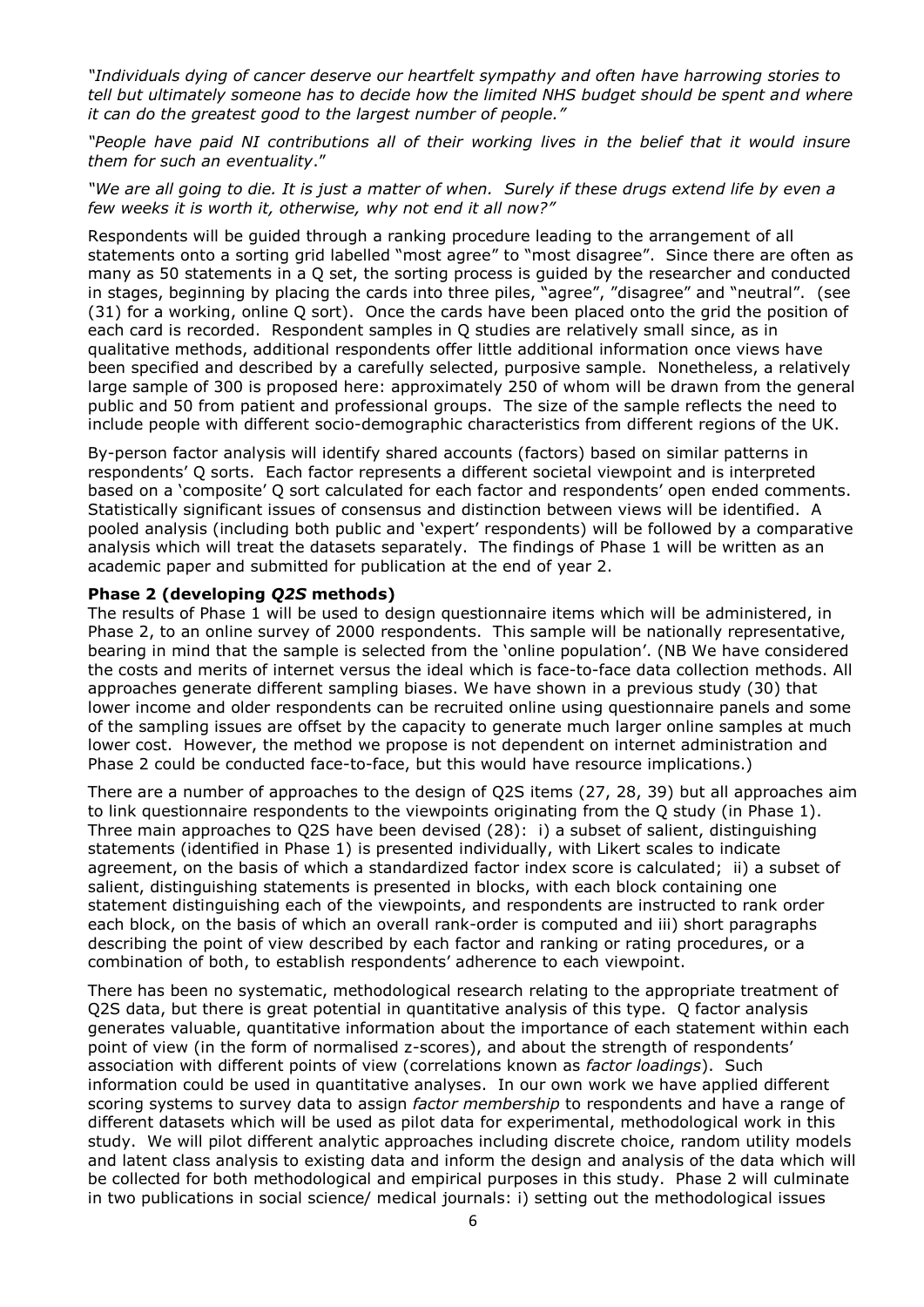and establishing a methodological standard for Q2S and ii) presenting the empirical findings describing societal views on EoL, the distribution of those views in the UK population; the similarity and distinction between the views of the general public and experts; and the association between points of view and socio-demographic characteristics of respondents.

This study will provide a significant contribution to methodological and empirical knowledge. The issues at stake are likely to be complex and contingent and research methods are needed which can account for complexity and highlight issues of consensus and disagreement. This will provide an evidence base for policy at regional and national levels as well as generating important information for the subsequent development of health economics methods such as willingness to pay (WTP) and other preference elicitation techniques.

**4. Ethics** Ethical approval will be obtained from appropriate committees before research begins.

**5. Data preservation for sharing** Datasets will be archived for sharing according to MRC policy. Data will be preserved as text and SPSS files and stored together with a "data dictionary" defining variables and questionnaire items.

**6. Public engagement in science** This research aims to devise methods for incorporating the views of the public into health care policy. The results will be presented at dissemination events in different locations around the UK. Patient and lay representatives from hospices and charities will be invited together with policy makers to take part in interactive half-day events.

**7. Exploitation and dissemination** Results will be presented at academic conferences as well as at special dissemination events aimed at policy and public audiences. These events will be held towards the end of the project and will convene groups of key stakeholders in different locations across the UK, and explore our findings with experts and members of the public. Individuals will be invited from NICE, SMC, AWMSG, Health Boards and Trusts/ Commissioning Consortia, patient organisations and charities, hospices and other public/ professional/ patient groups identified during the course of the project. As part of these events participants will complete their own Q sorts and the results will be analysed, compared with the views of the general population from Phase 1, and presented to participants for discussion. Dissemination through existing networks will include the UK Forum on Priority Setting in Health Care.

## **References**

1. National Institute for Health and Clinical Excellence. Appraising life-extending, end of life treatments. London. 2009.

2. Richards M. Improving access to medicines for NHS patients: a report to the Secretary of State for Health by Professor Mike Richards CBE. 2008.

3. O'Dowd A. Watchdog set to reject four drugs for kidney cancer on the NHS. BMJ. 2008;337:a1262.

4. Wagstaff J. Nasty truth about NICE: It's the body that rations NHS drugs. But this leading cancer specialist says its decisions are deeply flawed. Daily Mail. 8th August 2008 (accessed 1st October 2010).

5. Prince R. Saving Cancer Drugs still not available on the NHS. Daily Telegraph. 3rd April 2010 (accessed 4th October 2010).

6. Goldacre B. Costly life-saving drugs: you have to draw the line somewhere. The Guardian. 28th August 2010 (accessed 1st October 2010).

7. Martin D. Betrayal of 20,000 Cancer patients: Rationing body rejects 10 drugs (allowed in Europe) that could have extended lives. Daily Mail. 16th March 2010 (accessed 4th October 2010)

8. National Institute for Health and Clinical Excellence. Social value Judgements: Principles for the development of NICE guidance. 2008.

9. Rawlins M, Culyer A. National Institute for Clinical Excellence and its value judgements. BMJ. 2004;329:224-7.

10. Donaldson C, Atkinson A, Bond J, Wright K. Should QALYs be programme specific. Journal of Health Economics. 1988;7:239-57.

11. Baker R, Bateman I, Donaldson C, Jones-Lee M, Lancsar E, Loomes G, et al. Weighting and valuing quality-adjusted life-years using stated preference methods: preliminary results from the Social Value of a QALY Project: Health Technology Assessment 2010.

12. Dolan P, Edlin E, Tsuchiya A. The relative societal value of health gains to different beneficiaries. Birmingham: Report to the National Collaborating Centre for Research Methodology2008. Report No.: RM03/JH11.